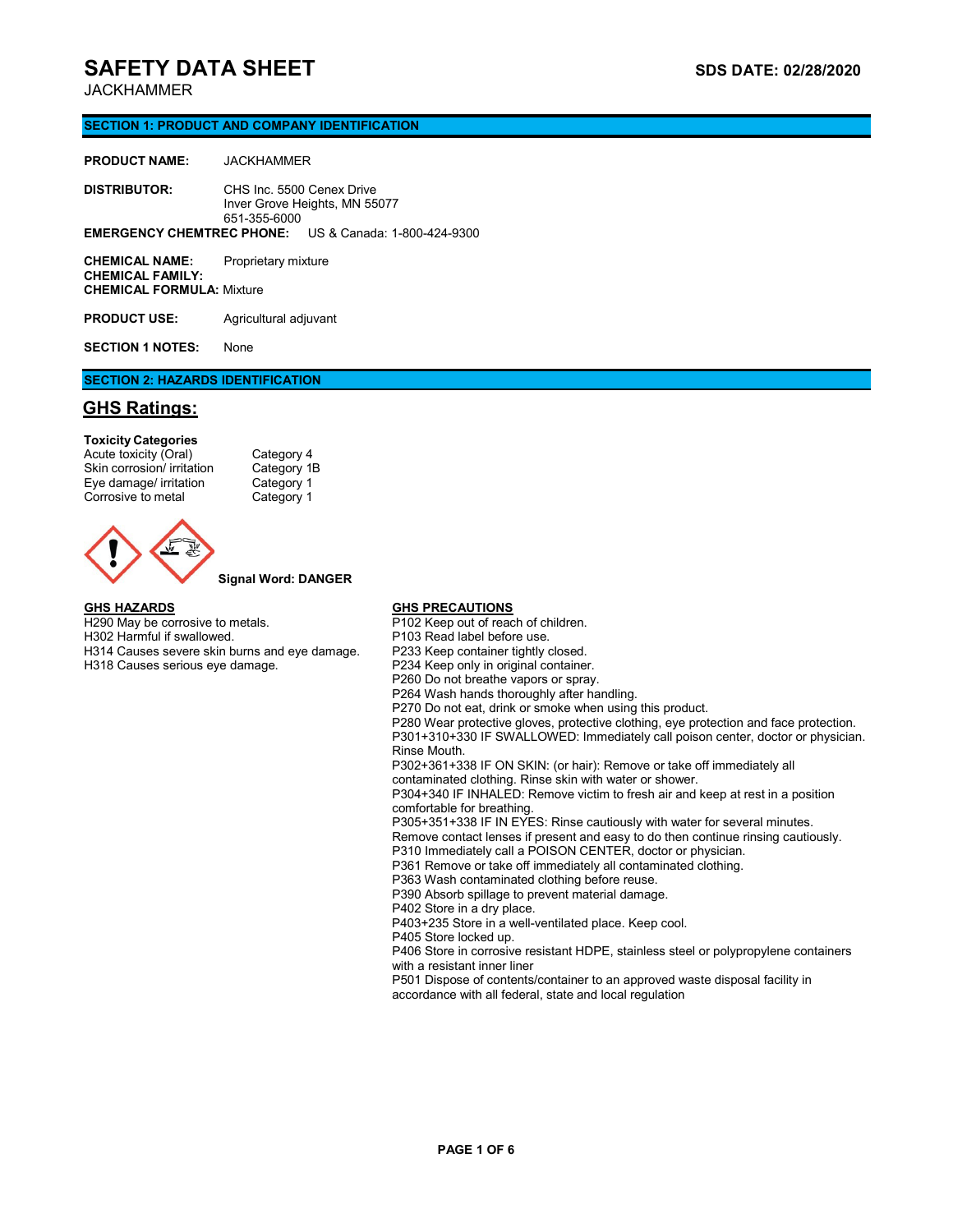JACKHAMMER

### **SECTION 3: COMPOSITION/INFORMATION ON INGREDIENTS**

| <b>INGREDIENT</b><br>Urea. sulfuric acid 1:1<br><b>Trade Secret</b> |                                                                              |                  |  | CAS NO.<br><b>Trade Secret</b> | 57-13-6. 7664-93-9 |       |    | % WT<br>$20 - 30\%$<br>$5 - 10%$                                                                                                                |
|---------------------------------------------------------------------|------------------------------------------------------------------------------|------------------|--|--------------------------------|--------------------|-------|----|-------------------------------------------------------------------------------------------------------------------------------------------------|
|                                                                     | <b>NOTE:</b> Product does NOT contain any pesticides or pest control agents. |                  |  |                                |                    |       |    |                                                                                                                                                 |
| secret.                                                             |                                                                              |                  |  |                                |                    |       |    | <b>SECTION 3 NOTES:</b> These specific chemical identities and or exact percentage (concentration) of composition have been withheld as a trade |
| <b>CARCINOGENICITY</b><br><b>OSHA:</b>                              | No                                                                           | <b>ACGIH: No</b> |  | NTP:                           | No                 | IARC: | No | <b>OTHER: No</b>                                                                                                                                |

#### **SECTION 4: FIRST AID MEASURES**

*Have the product container with you when calling a poison control center or doctor, or going for treatment.*

**IF IN EYES:** Immediately call a poison center, doctor or physician. Rinse cautiously with water for several minutes. Remove contact lenses if present and easy to do then continue rinsing.

**IF ON SKIN OR CLOTHING:** Remove or take off immediately all contaminated clothing. Rinse skin with water or shower. Call a poison center or physician to specify the appropriate source of emergency medical advice.

**IF SWALLOWED:** Immediately call a poison center or physician to specify the appropriate source of emergency medical advice. Unless advised otherwise by a poison control center or doctor, have person rinse mouth with water, if able. Do not give anything by mouth to an unconscious person.

**IF INHALED:** If breathing is difficult, remove person to fresh air and keep at rest in a position comfortable for breathing. If person is not breathing, call 911 or an ambulance, and then give artificial respiration, preferably mouth to mouth if possible.

### **NOTES TO PHYSICIANS OR FIRST AID PROVIDERS**:

## **SECTION 4 NOTES:** None

| <b>SECTION 5: FIRE FIGHTING MEASURES</b>                                                               |                                                                                                                                    |  |  |  |  |  |
|--------------------------------------------------------------------------------------------------------|------------------------------------------------------------------------------------------------------------------------------------|--|--|--|--|--|
| <b>NEPA HAZARD CLASSIFICATION</b><br><b>HEALTH:</b><br>FLAMMABILITY:<br>$\mathcal{P}$                  | <b>REACTIVITY:</b><br>$\Omega$<br>OTHER: -                                                                                         |  |  |  |  |  |
| IN CASE OF FIRE:                                                                                       | Water, carbon dioxide, dry chemical or foam.                                                                                       |  |  |  |  |  |
| SPECIAL FIRE FIGHTING PROCEDURES:                                                                      | Use full turn-out gear and self-contained breathing apparatus. Dike and collect water using<br>media appropriate for acidic water. |  |  |  |  |  |
| <b>UNUSUAL FIRE AND EXPLOSION HAZARDS: None known</b>                                                  |                                                                                                                                    |  |  |  |  |  |
| <b>HAZARDOUS DECOMPOSITION PRODUCTS:</b> Under fire conditions, oxides of carbon, sulfur and nitrogen. |                                                                                                                                    |  |  |  |  |  |
| <b>SECTION 5 NOTES:</b>                                                                                | None                                                                                                                               |  |  |  |  |  |
|                                                                                                        |                                                                                                                                    |  |  |  |  |  |

| <b>SECTION 6: ACCIDENTAL RELEASE MEASURES</b> |  |
|-----------------------------------------------|--|
|-----------------------------------------------|--|

| <b>ACCIDENTAL RELEASE MEASURES:</b> Absorb spillage to prevent material damage. Surround and absorb all spills. Material should be |  |
|------------------------------------------------------------------------------------------------------------------------------------|--|
| collected and disposed in proper manner. Dike the area to prevent spill from spreading. Soak up spill                              |  |
| with a suitable absorbent such as clay, sawdust or kitty litter. Sweep up absorbed material and place                              |  |
| in a chemical waste container for disposal. Wear suitable protective equipment.                                                    |  |

**SECTION 6 NOTES:** None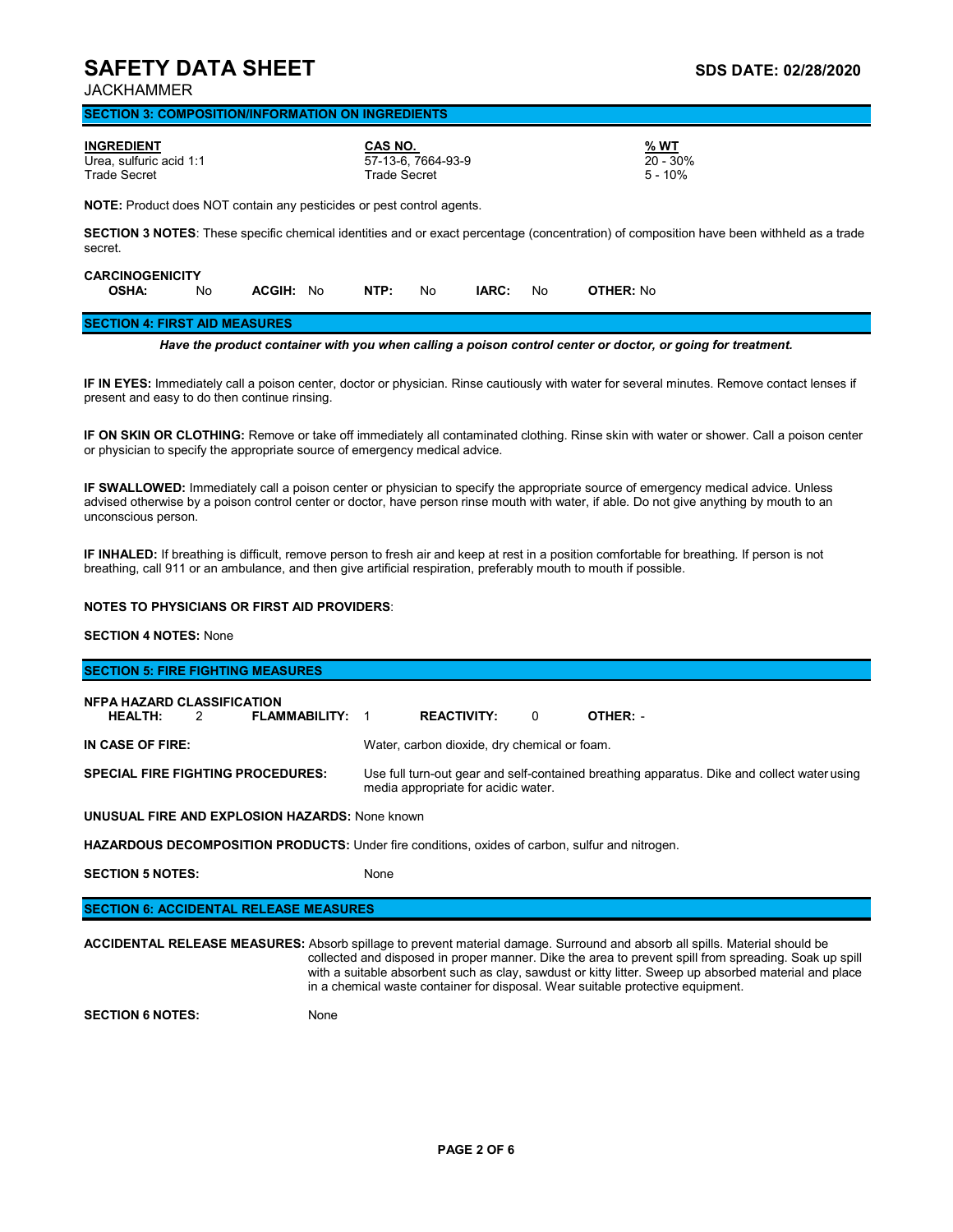SYNTHEX MC 218

**SECTION 7: HANDLING AND STORAGE**

| <b>HANDLING</b> | Keep out of reach of children. Read label before use. May rupture unvented containers. Store in ventilated<br>containers only. Do not eat, drink or smoke when using this product .Do not breathe vapors or spray. Wash<br>hands thoroughly after handling. Wear protective gloves, protective clothing, eye protection and face protection.<br>Wash contaminated clothing before reuse.                                                                                                                                                                                                                                                                                                                                                    |
|-----------------|---------------------------------------------------------------------------------------------------------------------------------------------------------------------------------------------------------------------------------------------------------------------------------------------------------------------------------------------------------------------------------------------------------------------------------------------------------------------------------------------------------------------------------------------------------------------------------------------------------------------------------------------------------------------------------------------------------------------------------------------|
| <b>STORAGE:</b> | Store locked up. Will corrode incompatible materials. Extremely corrosive to copper, aluminum, zinc and mild<br>steel. Polyethylene or polypropylene or other polymers are acceptable materials of construction. Store in a<br>ventilated container only. Storage tanks should be vented and painted white or in light heat deflecting colors.<br>Ensure that all pumps, valves, meters gaskets, etc are of compatible material. Store in a dry place. Store in a<br>cool well ventilated area. Keep in original container tightly closed. Do not reuse empty container. Do not store<br>with food, feed, or other material to be used or consumed by humans or animals. Do not contaminate water<br>supplies. STORE BETWEEN 40° AND 90° F. |

**SECTION 7 NOTES:** None

### **SECTION 8: EXPOSURE CONTROLS/PERSONAL PROTECTION**

**Contains no substances with occupational exposure limit values HMIS=C**

| <b>ADDEARANCE</b>                                  | Clear viscous                                                                                                                                                                                |
|----------------------------------------------------|----------------------------------------------------------------------------------------------------------------------------------------------------------------------------------------------|
| <b>SECTION 9: PHYSICAL AND CHEMICAL PROPERTIES</b> |                                                                                                                                                                                              |
| <b>SECTION 8 NOTES:</b>                            | None                                                                                                                                                                                         |
| <b>EXPOSURE GUIDELINES:</b>                        | If exposed, see section 4 for acute exposure first aid.                                                                                                                                      |
| <b>WORK HYGIENIC PRACTICES:</b>                    | Wash thoroughly with soap and water after handling product and before eating, drinking, or using<br>tobacco products. Clean affected clothing, shoes, and protective equipment before reuse. |
| OTHER PROTECTIVE CLOTHING OR EQUIPMENT:            | Eye wash and safety shower should be easily accessible. Dust mask for odor optional.                                                                                                         |
| <b>SKIN PROTECTION:</b>                            | Acid impermeable gloves, long-sleeved shirts and pants, apron.                                                                                                                               |
| <b>EYE PROTECTION:</b>                             | Chemical goggles                                                                                                                                                                             |
| <b>RESPIRATORY PROTECTION:</b>                     | Not necessary unless ventilation is inadequate. Then use OSHA or NIOSH approved respirator, as<br>appropriate.                                                                               |
| <b>VENTILATION:</b>                                | Local exhaust ventilation recommended if generating vapor, dust, or mist. If exhaust ventilation is not<br>available or inadequate, use OSHA or NIOSH approved respirator as appropriate.    |
|                                                    |                                                                                                                                                                                              |

| <b>APPEARANCE:</b><br><b>PHYSICAL STATE:</b><br><b>ODOR:</b><br><b>ODOR THRESHOLD:</b> | Clear viscous<br>Liquid<br>None<br>Not known      | <b>VAPOR DENSITY (AIR = 1):</b>                          | <b>Unknown</b><br><b>F:</b> Unknown<br>C: Unknown   |
|----------------------------------------------------------------------------------------|---------------------------------------------------|----------------------------------------------------------|-----------------------------------------------------|
| pH AS SUPPLIED:<br>pH (Other):                                                         | $<$ 1<br>$1 - 2$ at 2%                            | <b>RELATIVE DENSITY:</b>                                 | 9.538 lb/gal to 9.738<br>lb/gal                     |
| <b>INITIAL BOILING POINT:</b>                                                          | <b>F:</b> Unknown<br><b>C</b> : Unknown           | <b>SPECIFIC GRAVITY</b>                                  | 1.145 to 1.169                                      |
| <b>BOILING POINT RANGE:</b>                                                            | <b>F:</b> Unknown<br>C: Unknown                   | <b>SOLUBILITY IN WATER:</b>                              | Soluble                                             |
| <b>MELTING POINT:</b>                                                                  | <b>F:</b> Unknown<br>C: Unknown                   | <b>PARTITION COEFFICIENT:</b> (n-octanol/water): Unknown |                                                     |
| <b>FLASH POINT:</b>                                                                    | F: > 200<br>C: >93                                | <b>AUTO-IGNITION TEMPERATURE:</b>                        | Unknown                                             |
| <b>METHOD USED:</b><br><b>FLAMMABILITY</b> (solid, gas):                               | <b>PMCC</b><br>Can burn                           | <b>DECOMPOSITION TEMPERATURE:</b>                        | <b>Unknown</b>                                      |
| <b>FLAMMABLE LIMITS IN AIR, UPPER: Unknown</b><br>(% BY VOLUME)                        | <b>LOWER: Unknown</b><br>F: Unknown<br>C: Unknown | <b>VISCOSITY:</b>                                        | @ Not determined<br><b>F:</b> Unknown<br>C: Unknown |

## **SECTION 9 NOTES: VALUES ARE NOT PRODUCT SPECIFICATIONS.**

Note: These physical data are typical values based on material tested but may vary from sample to sample. Typical values should not be construed as a guaranteed analysis of any specific lot or as specification items.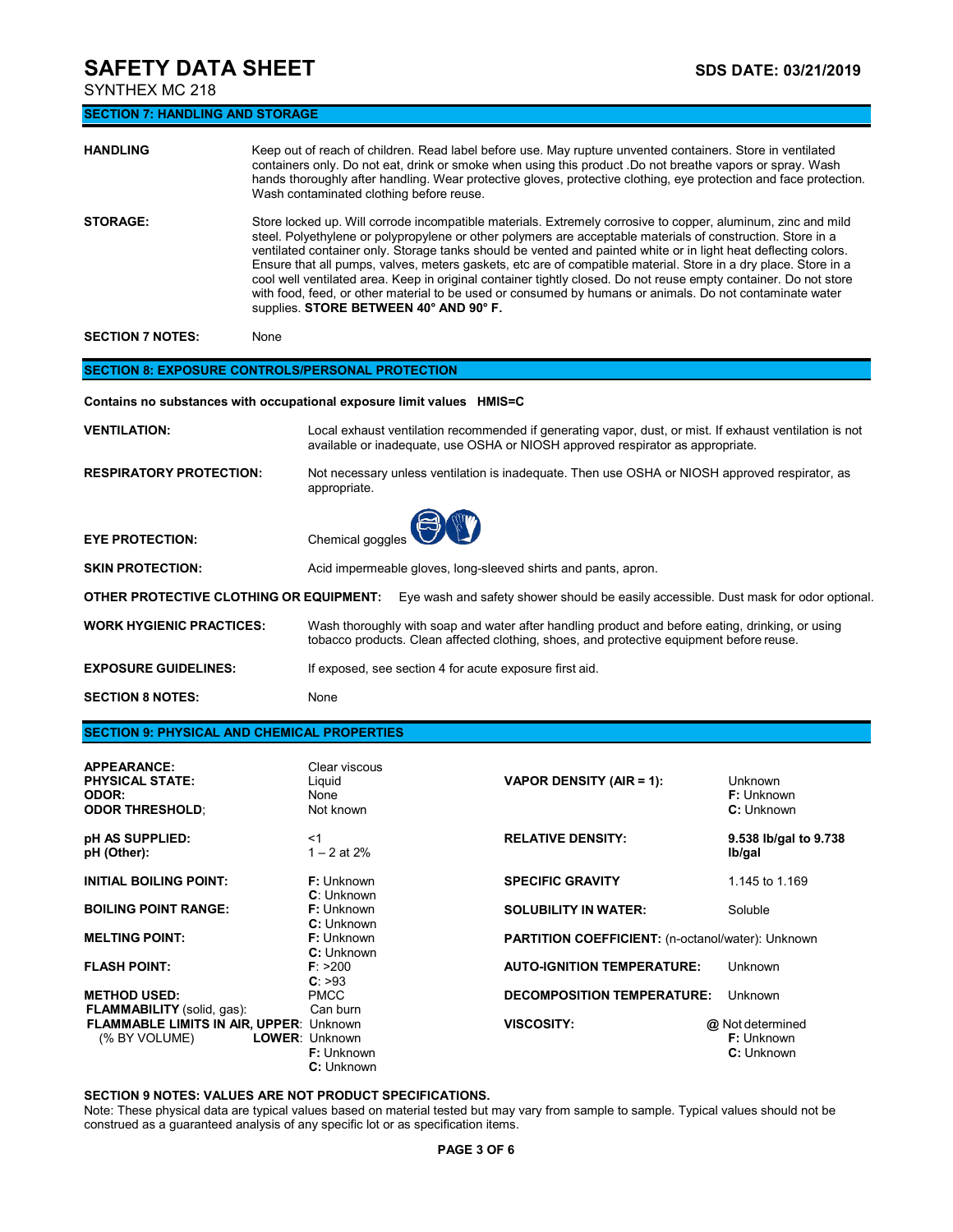SYNTHEX MC 218

| <b>SECTION 10: STABILITY AND REACTIVITY</b>             |                     |                                                                                                                                                                                                                                                                                                                                                    |  |  |
|---------------------------------------------------------|---------------------|----------------------------------------------------------------------------------------------------------------------------------------------------------------------------------------------------------------------------------------------------------------------------------------------------------------------------------------------------|--|--|
| $\boldsymbol{\Theta}$<br><b>STABILITY:</b><br>Stable    | Unstable $\bigcirc$ |                                                                                                                                                                                                                                                                                                                                                    |  |  |
| <b>CONDITIONS TO AVOID (STABILITY):</b>                 |                     | This material may vigorously decompose releasing carbon dioxide gas if heated above<br>230-300°F.                                                                                                                                                                                                                                                  |  |  |
| INCOMPATIBILITY (MATERIAL TO AVOID):                    |                     | Avoid contact with oxidizers. May be extremely hazardous in contact with chlorates. This<br>material is corrosive to metal. Avoid contact with nitrates, hypochlorites (e.g., chlorine<br>bleach), sulfides, or cyanides which will generate toxic gases. Contact with alkaline<br>materials (e.g., aqua ammonia and caustics) will generate heat. |  |  |
|                                                         |                     | HAZARDOUS DECOMPOSITION OR BY-PRODUCTS: Under fire conditions, oxides of carbon, nitrogen and sulfur. Small amounts of carbon<br>dioxide will be released under normal conditions. Vented caps should be used on all<br>containers and vessels.                                                                                                    |  |  |
| <b>HAZARDOUS POLYMERIZATION:</b>                        |                     | Will not occur                                                                                                                                                                                                                                                                                                                                     |  |  |
| <b>CONDITIONS TO AVOID (POLYMERIZATION): None known</b> |                     |                                                                                                                                                                                                                                                                                                                                                    |  |  |
| <b>SECTION 10 NOTES:</b>                                |                     | None                                                                                                                                                                                                                                                                                                                                               |  |  |
| <b>SECTION 11: TOXICOLOGICAL INFORMATION</b>            |                     |                                                                                                                                                                                                                                                                                                                                                    |  |  |
| <b>TOXICOLOGICAL INFORMATION:</b>                       | Not available       |                                                                                                                                                                                                                                                                                                                                                    |  |  |
| <b>MIXTURE TOXICITY</b>                                 | Not available       |                                                                                                                                                                                                                                                                                                                                                    |  |  |
| <b>COMPONENT TOXICITY</b>                               | Not available       |                                                                                                                                                                                                                                                                                                                                                    |  |  |
| <b>SECTION 11 NOTES:</b><br>None                        |                     |                                                                                                                                                                                                                                                                                                                                                    |  |  |
| <b>SECTION 12: ECOLOGICAL INFORMATION</b>               |                     |                                                                                                                                                                                                                                                                                                                                                    |  |  |
| <b>ECOLOGICAL INFORMATION:</b>                          | Not available       |                                                                                                                                                                                                                                                                                                                                                    |  |  |
| <b>ECOTOXICITY:</b>                                     | Not available       |                                                                                                                                                                                                                                                                                                                                                    |  |  |
| <b>BIOACCUMULATIVE POTENTIAL: Not available</b>         |                     |                                                                                                                                                                                                                                                                                                                                                    |  |  |
| <b>MOBILITY IN SOIL:</b>                                | Not available       |                                                                                                                                                                                                                                                                                                                                                    |  |  |
| <b>OTHER ADVERSE EFFECTS:</b>                           | Not available       |                                                                                                                                                                                                                                                                                                                                                    |  |  |
| <b>SECTION 12 NOTES:</b>                                | None                |                                                                                                                                                                                                                                                                                                                                                    |  |  |
| <b>SECTION 13: DISPOSAL CONSIDERATIONS</b>              |                     |                                                                                                                                                                                                                                                                                                                                                    |  |  |
| <b>WASTE DISPOSAL METHOD:</b>                           |                     | Do not contaminate water, food or feed by storage or disposal. Dispose of contents in container to an<br>approved waste disposal facility in accordance with all federal, state and local regulations.                                                                                                                                             |  |  |
| <b>CONTAINER DISPOSAL:</b>                              |                     | Triple rinse (or equivalent) adding rinse water to application tank. Offer container for recycling or<br>dispose of in a sanitary landfill or by other procedures approved by local regulations.                                                                                                                                                   |  |  |
| <b>RCRA HAZARD CLASS:</b>                               | None                |                                                                                                                                                                                                                                                                                                                                                    |  |  |
| <b>SECTION 13 NOTES:</b>                                | None                |                                                                                                                                                                                                                                                                                                                                                    |  |  |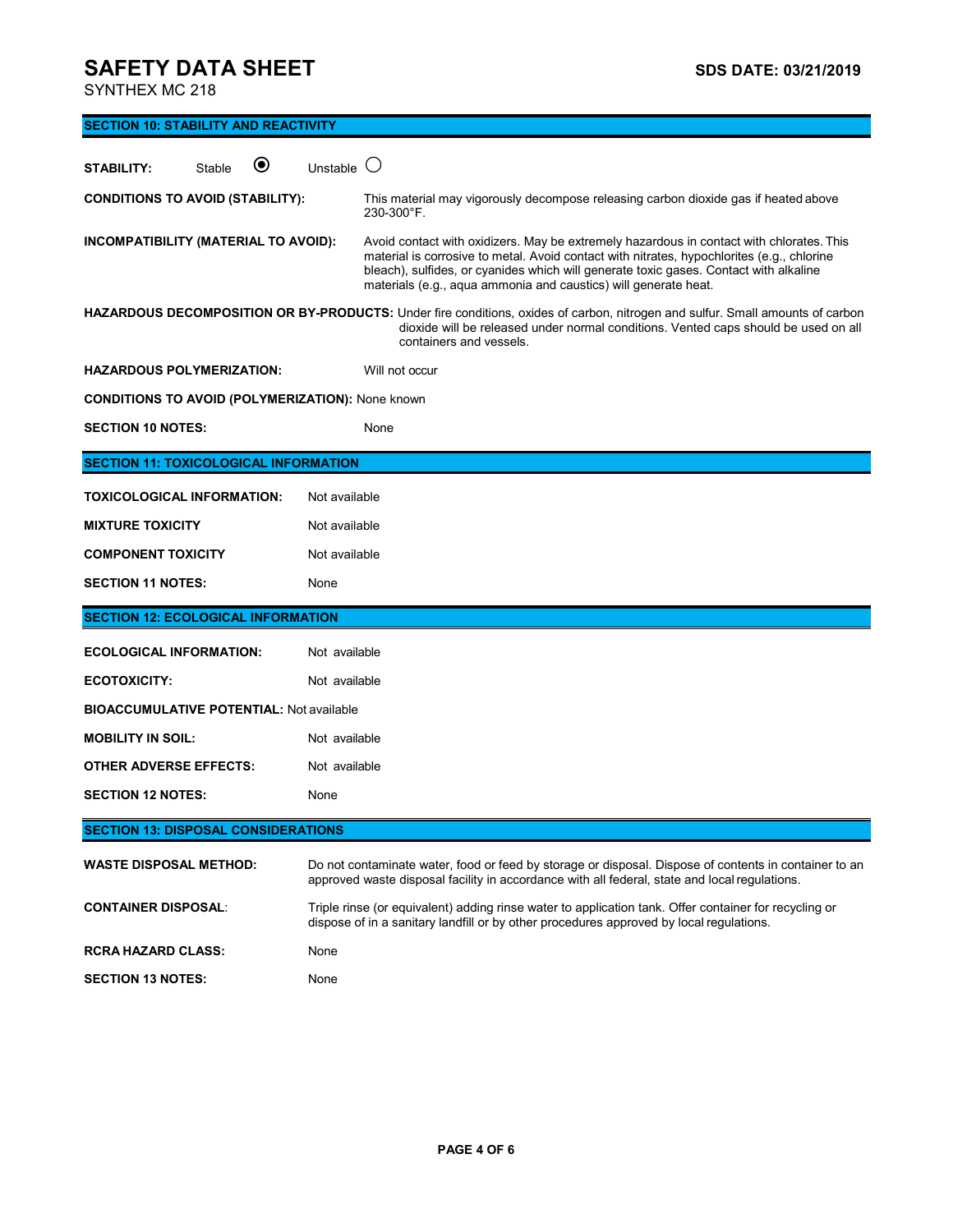**SECTION 14: TRANSPORT INFORMATION**

### **U.S. DEPARTMENT OF TRANSPORTATION**

**Proper shipping name:** Corrosive Liquid, Acidic, Organic N.O.S. (contains monocarbamide dihydrogen sulfate) **DOT Shipping Description: Corrosive Liquid, Acidic, Organic N.O.S. (contains monocarbamide dihydrogen sulfate)** 

| If shipping limited quantity:    | 49 CFR 173.15(b)(1) inner container not over 1.0 L (0.3 gallons)                     |
|----------------------------------|--------------------------------------------------------------------------------------|
| <b>Label Required:</b>           | <b>CORROSIVE</b>                                                                     |
| <b>Packing Group:</b>            |                                                                                      |
| <b>Hazard Class:</b>             | 8                                                                                    |
| <b>Proper Shipping Name:</b>     | Corrosive Liquid, Acidic, Organic N.O.S. (contains monocarbamide dihydrogen sulfate) |
| <b>Identification Number:</b>    | UN3265                                                                               |
| <b>DOT SHIPPING DESCRIPTION:</b> | Corrosive Liquid, Acidic, Organic N.O.S. (contains monocarbamide dirivurogen sunate) |

**U.S. Surface Freight Classification:** ADHESIVES, ADJUVANTS, SPREADERS OR STICKERS (NMFC 4610; CLASS: 60) Consult appropriate ICAO/IATA and IMDG regulations for shipment requirements in the Air and Maritime shipping modes.

| <b>OTHER AGENCIES:</b>   | None |
|--------------------------|------|
| <b>SECTION 14 NOTES:</b> | None |

### **SECTION 15: REGULATORY INFORMATION**

#### **U.S. FEDERAL REGULATIONS**

**TSCA (TOXIC SUBSTANCE CONTROL ACT):** Mixture not listed or excluded from listing.

**CERCLA (COMPREHENSIVE RESPONSE COMPENSATION, AND LIABILITY ACT):** Not Regulated

**SARA TITLE III (SUPERFUND AMENDMENTS AND REAUTHORIZATION ACT):** Not Regulated

**311/312 HAZARD CATEGORIES:** This product has been reviewed according to the EPA "Hazard Categories" promulgated under Section 311 and 312 of the Superfund Amendment and Reauthorization Act of 1986 (SARA Title III) and is considered, under applicable definitions, to meet the following categories:

Immediate Health Hazard

#### **313 REPORTABLE INGREDIENTS:**

This product contains no substances subject to the reporting requirements of Section 313 of the Superfund Amendments and Reauthorization Act of 1986 (SARA Title III) or 40 CFR Part 372 in concentrations above the de minimis concentration level.

| Section 302/304 Extremely Hazardous Substances |                   |            |     |                                        |
|------------------------------------------------|-------------------|------------|-----|----------------------------------------|
| <b>Chemical Name</b>                           | <b>CAS Number</b> | Range in % | TPQ | RQ.                                    |
| Residual ethylene oxide (typical)              | 75-21-8           | <0.001     |     | <b>Below reportable concentrations</b> |

**WARNING! This product contains a detectable amount of ethylene oxide, which is known to the State of California to cause cancer and/or reproductive toxicity.**

**Ethoxylated products may contain residual amounts of ethylene oxide (EO) which can accumulate in the container headspace and be released into the ambient environment. This process is enhanced when the product is agitated, as during tank car loading and unloading, and blending operations. Ethylene oxide causes tumors in laboratory animals. The Occupational Safety and Health Administration (OSHA) Permissible Exposure Level (PEL) for EO is 1 ppm for an eight-hour time weighted average exposure. The standard regulates occupational exposure to EO from all sources, including products containing residual EO. It is the responsibility of the employer to comply with OSHA ethylene oxide standard (29) CFR 1910.1047).**

**INTERNATIONAL REGULATIONS:** None

**SECTION 15 NOTES:** None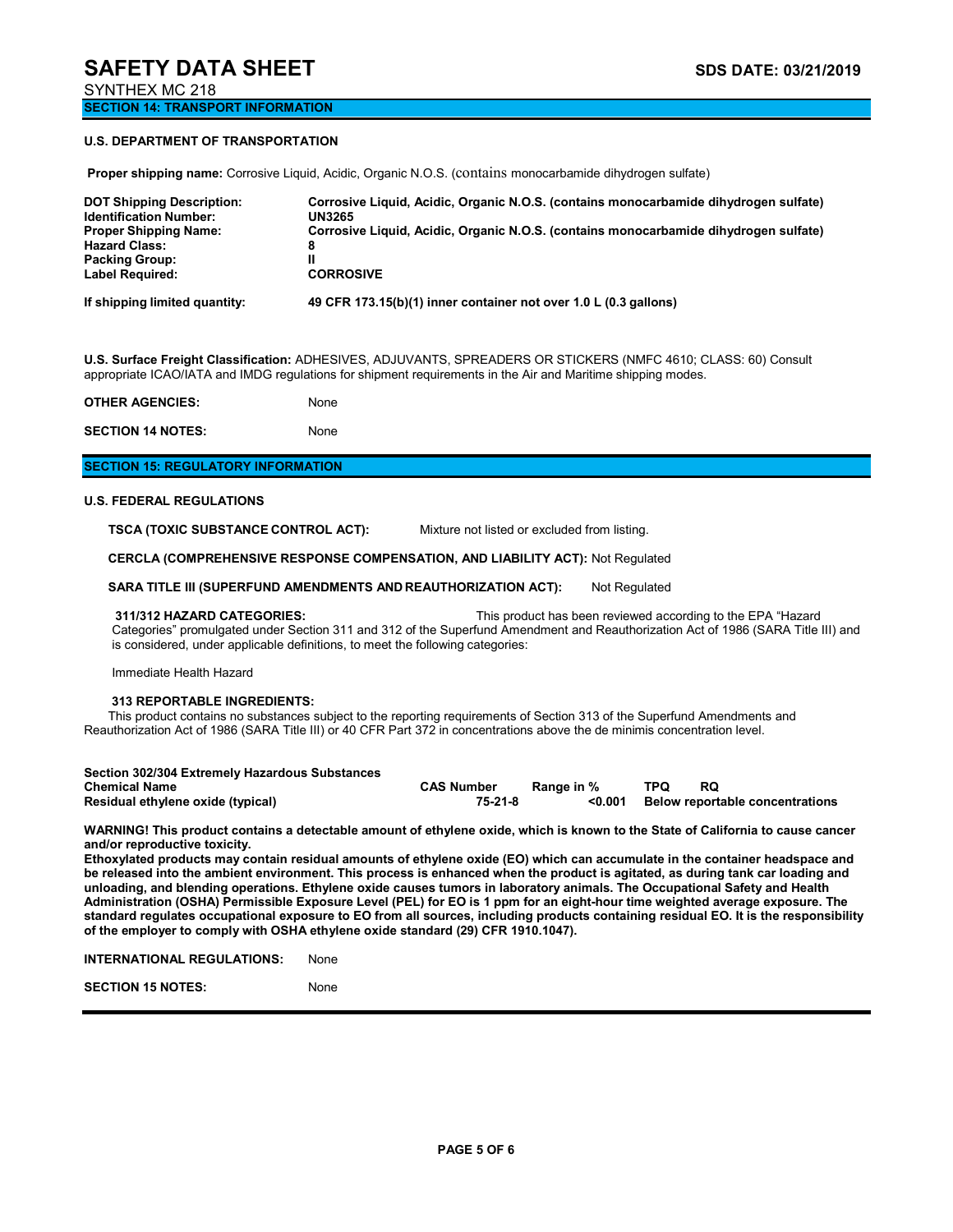## **SECTION 16: OTHER INFORMATION**

## **OTHER INFORMATION:** None

#### **DISCLAIMER:**

The recommendation for safe handling and protection procedures is believed to be generally suitable for the standard uses of this compound. However, each user should identify his intended uses of this material and determine whether they are appropriate. All data included in this document is released as typical values and should not be utilized to determine the suitability of this material for a particular use or purpose.